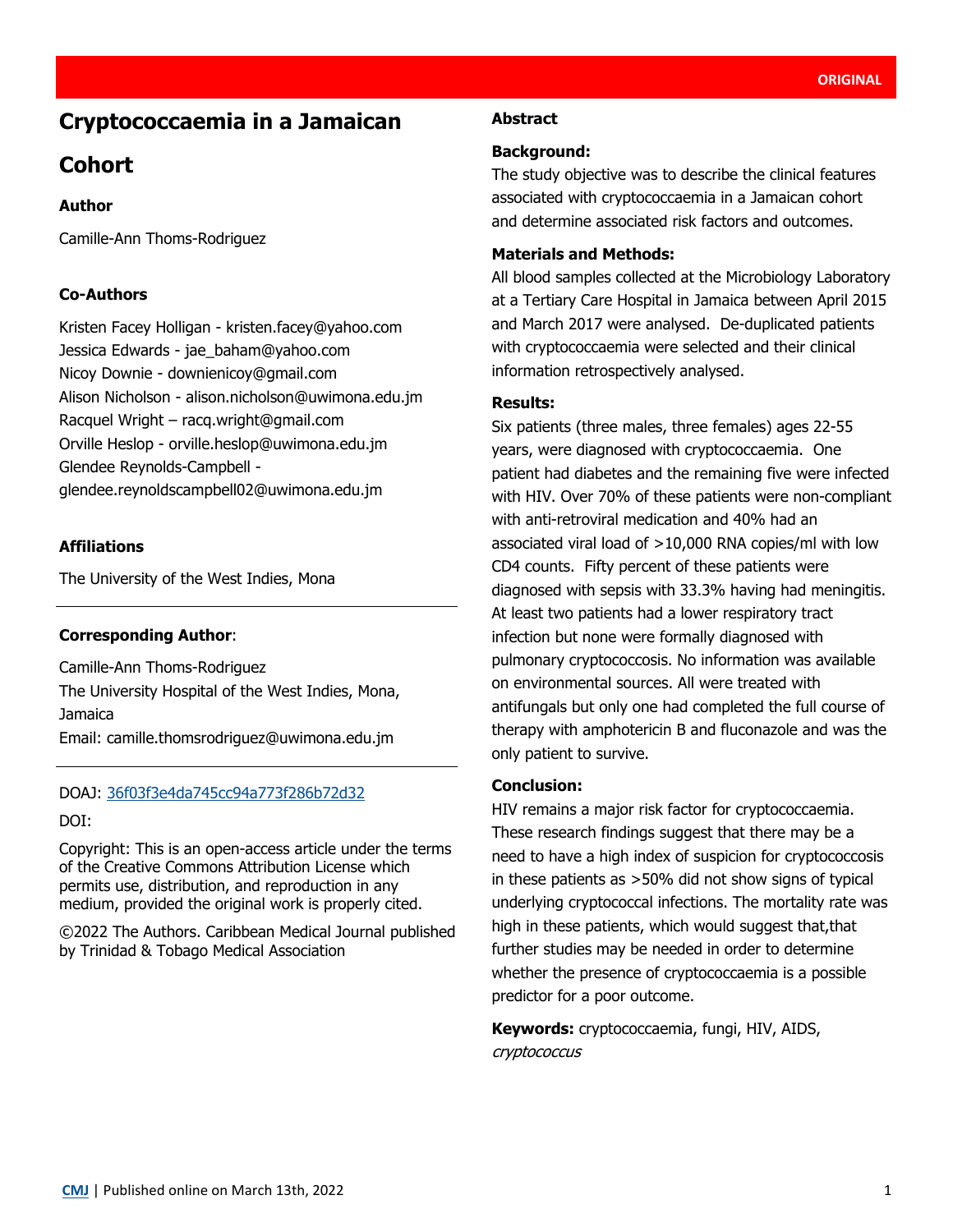## **Introduction:**

Cryptococcal yeasts are encapsulated environmental saprophytes measuring 4-10 um in diameter. The genus is subdivided into 4 serotypes A (var grubii), D (var neoformans), both belonging to the C. neoformans species and serotypes B & C from the C gattii species.  $^1$ Hybrids also exist between the two species. The organisms are commonly transmitted to humans post inhalation of aerosolized particles from the environment. Zoonotic transmission has never been reported and direct human transmission has thus far only been observed with organ transplantation.<sup>2</sup>

C. gattii infections though rare, predominantly affects the immunocompetent in tropical and subtropical regions where it is commonly associated with several species of eucalyptus trees.<sup>3</sup> Cases have also been reported in temperate regions e.g., British Colombia, and western and southeastern regions of the United States. It causes both CNS and focal pulmonary masses, and though most affected patients tend to be afebrile, their symptomatology tends to have a long duration.

C. neoformans, the most isolated of the two species, has worldwide prevalence. These saprophytic commensals of the gastrointestinal tract of birds such as pigeons and chickens as well as bats, are often isolated from soil contaminated with bird excreta/ guano and contaminated fruits. As for their human hosts, these organisms commonly cause disease of the CNS and lungs of the immunocompromised, the majority being those suffering from the acquired immunodeficiency syndrome (AIDS) with CD4 count <100. These patients account for 80-90% of cryptococcal infections. Non-HIV patients with immunosuppressive conditions such as glucocorticoid treatment, organ transplantation, malignancy, chronic organ failure, rheumatological disease, liver disease, lymphoproliferative disorders, and sarcoidosis, account for the majority of the remaining cases  $.^{4\text{-}5}$ . There exists a small percentage with unidentified risk/predisposing factors. In short, the incidence of cryptococcal infections has been increasing over the last 30 years, primarily due to the HIV epidemic as well as increased use of immunosuppressants.<sup>5</sup>

Cryptococcus neoformans possesses virulence factors that enable survival and replication within human hosts. These factors are enhanced in the face of compromised T-cell immunity. The capacity to grow at 37 ◦C, its

antiphagocytic capsule, which diminishes cellular and humoral immune responses when shed in host cells, and the presence of laccase and melanin which disrupt phagocytic oxidative killing and allow for intracellular viability of the organism. Protease, oxidase and the presence of the capsule are therefore essential virulence factors as non-capsular strains do not cause disease. $6-7$ Host sites with an abundance of carbon dioxide favour and potentiate capsule formation and therefore virulence.<sup>8</sup> Poor prognostic factors associated with infections such as cryptococcal meningoencephalitis include hyponatremia, visual disturbances, and an initially, positive India Ink test result.<sup>9</sup>. Approximately 10 -30% of patients with cryptococcal infections get cryptococcaemia. Given the limited availability of data on the clinical significance of cryptococcaemia, our research objective was to describe some of the clinical features associated with cryptococcaemia in a Jamaican cohort and determine the associated risk factors and outcome of infection.

#### **Materials and Methods**:

After obtaining ethical approval from the University of the West Indies (UWI) Mona Campus Research Ethics Committee, all blood samples (n =7632) collected over a two (2) year period (April 2015 to March 2017) were analysed for this descriptive study. The study was conducted at the microbiology laboratory of a tertiary care hospital in Jamaica, the University Hospital of the West Indies (UHWI). This hospital is a  $\sim$  500 bed university‐affiliated medical centre which provides tertiary referral care, including recently, a renal transplantation service. The clinical mycology laboratory affiliated with this institution is the only one serving the country and is therefore often referred samples from patients across the island for processing. Standard microbiological methods were used for the culture and identification of

#### Cryptococcus spp.

An incubation period of four weeks was routinely used for all blood culture submitted for fungal diagnosis before they are reported as being negative. Majority of fungal blood cultures were processed using the automated BacT/ALERT® (bioMérieux) blood culture system. Positive cultures were evaluated using India Ink staining (Figure 1), looking for budding yeasts with a halo. The samples were plated on Sabouraud and Mycobiotic agar (Difco™) and incubated aerobically at 25-30 ◦C. Pathogen identification was confirmed by analysing growth patterns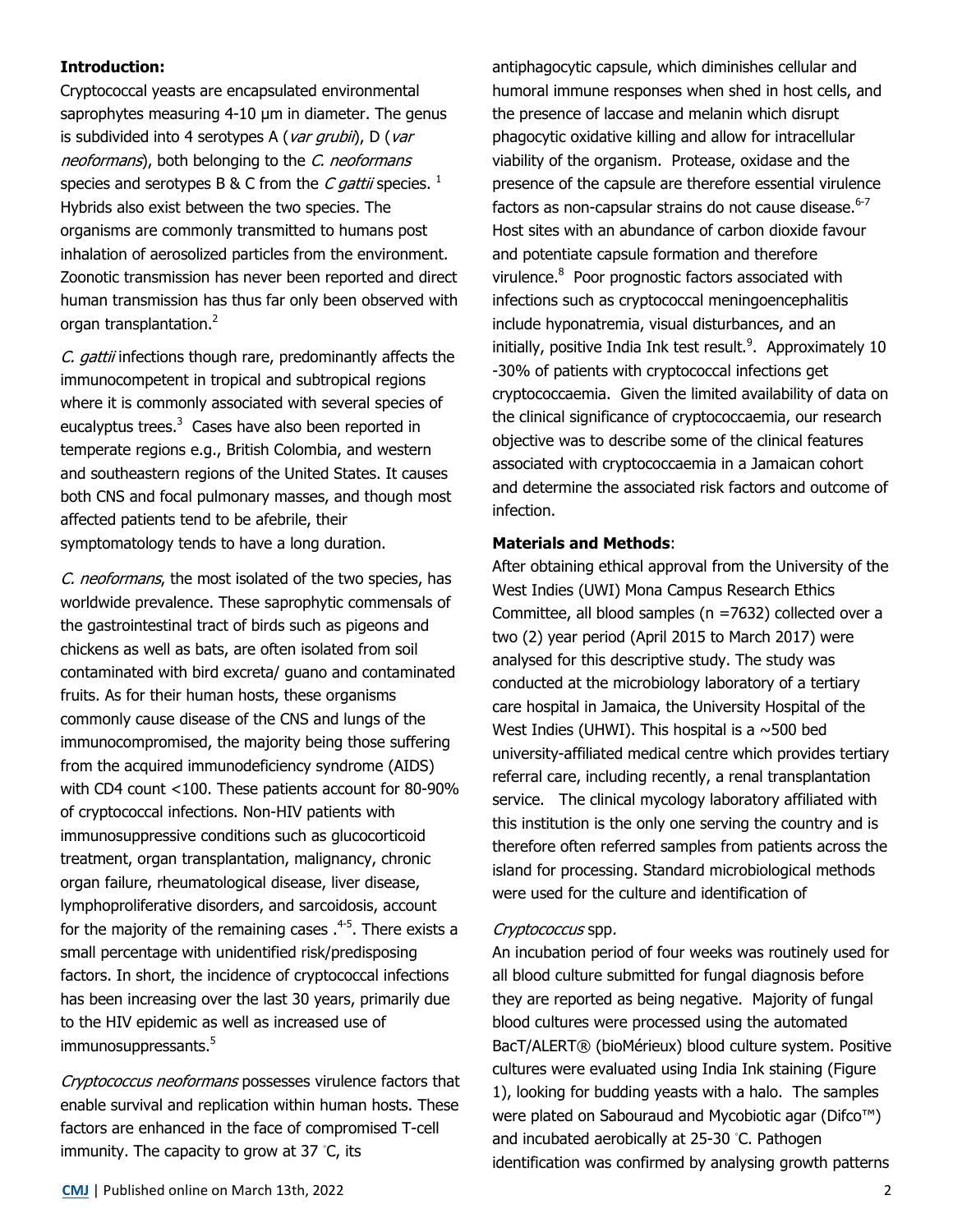### **Figure 1: Cryptococcus neoformans India Ink Preparation**



and interpreting the results of biochemical tests such as the dalmau test and tests for urease. De-duplicated patient samples that were found to have cryptococcaemia were selected and their demographic and clinical information were retrospectively analysed. The study was primarily descriptive. Data extracted using a data extraction Microsoft Excel™ spreadsheet included age, gender, ward, diagnosis, CD4 counts, viral load and clinical outcomes.

## **Results:**

Six patients, three males and three females, ages 28-63 years, were diagnosed with cryptococcaemia during the study period (Table 1). All patients were reported as having Cryptococcus neoformans. At the time of diagnosis most patients were on medical wards (50%). Among the other three cases, two patients were diagnosed at the time of presentation in the Accident and Emergency Department and one was diagnosed after admission to the Intensive Care Unit. For 50% of the cases Cryptococcus was detected in the blood after 4-5 days of incubation.

#### **Table 1: Demographic Characteristics of Patients with Cryptococcaemia**

| <b>Patient</b>          | <b>Sex</b>     | Age             | <b>Comorbidities</b> | <b>Evidence</b>    | <b>Evidence</b>    | <b>Appropriate-</b> | <b>Patient</b> |
|-------------------------|----------------|-----------------|----------------------|--------------------|--------------------|---------------------|----------------|
| No.                     |                |                 | associated with Im-  | of Sepsis          | of                 | ness of Anti-       | <b>Status</b>  |
|                         |                |                 | munocompromise       |                    | <b>Meningitis</b>  | fungal Treat-       |                |
|                         |                |                 |                      |                    |                    | ment                |                |
| 1                       | м              | $\overline{55}$ | HIV                  | <b>No</b>          | <b>Yes</b>         | Sub-Optimal         | Deceased       |
|                         |                |                 |                      |                    |                    | Course              |                |
| 2                       | M              | 28              | <b>HIV</b>           | $\overline{N_{O}}$ | $\overline{N_{O}}$ | Sub-Optimal         | Deceased       |
|                         |                |                 |                      |                    |                    | Course              |                |
| $\overline{\mathbf{3}}$ | $\overline{M}$ | $\overline{43}$ | HIV                  | <b>Yes</b>         | <b>Yes</b>         | Complete & Ap-      | Survived       |
|                         |                |                 |                      |                    |                    | propriate           |                |
|                         |                |                 |                      |                    |                    | Course              |                |
| $\overline{\mathbf{4}}$ | F              | $\overline{29}$ | HIV                  | <b>Yes</b>         | $\overline{N_{0}}$ | Sub-Optimal         | Deceased       |
|                         |                |                 |                      |                    |                    | Course              |                |
| $\overline{\mathbf{5}}$ | F              | 63              | <b>Diabetes</b>      | <b>Yes</b>         | $\overline{N_{0}}$ | Sub-Optimal         | Deceased       |
|                         |                |                 |                      |                    |                    | Course              |                |
| $\overline{6}$          | F              | $\overline{36}$ | <b>HIV</b>           | <b>No</b>          | <b>No</b>          | Sub-Optimal         | Deceased       |
|                         |                |                 |                      |                    |                    | Course              |                |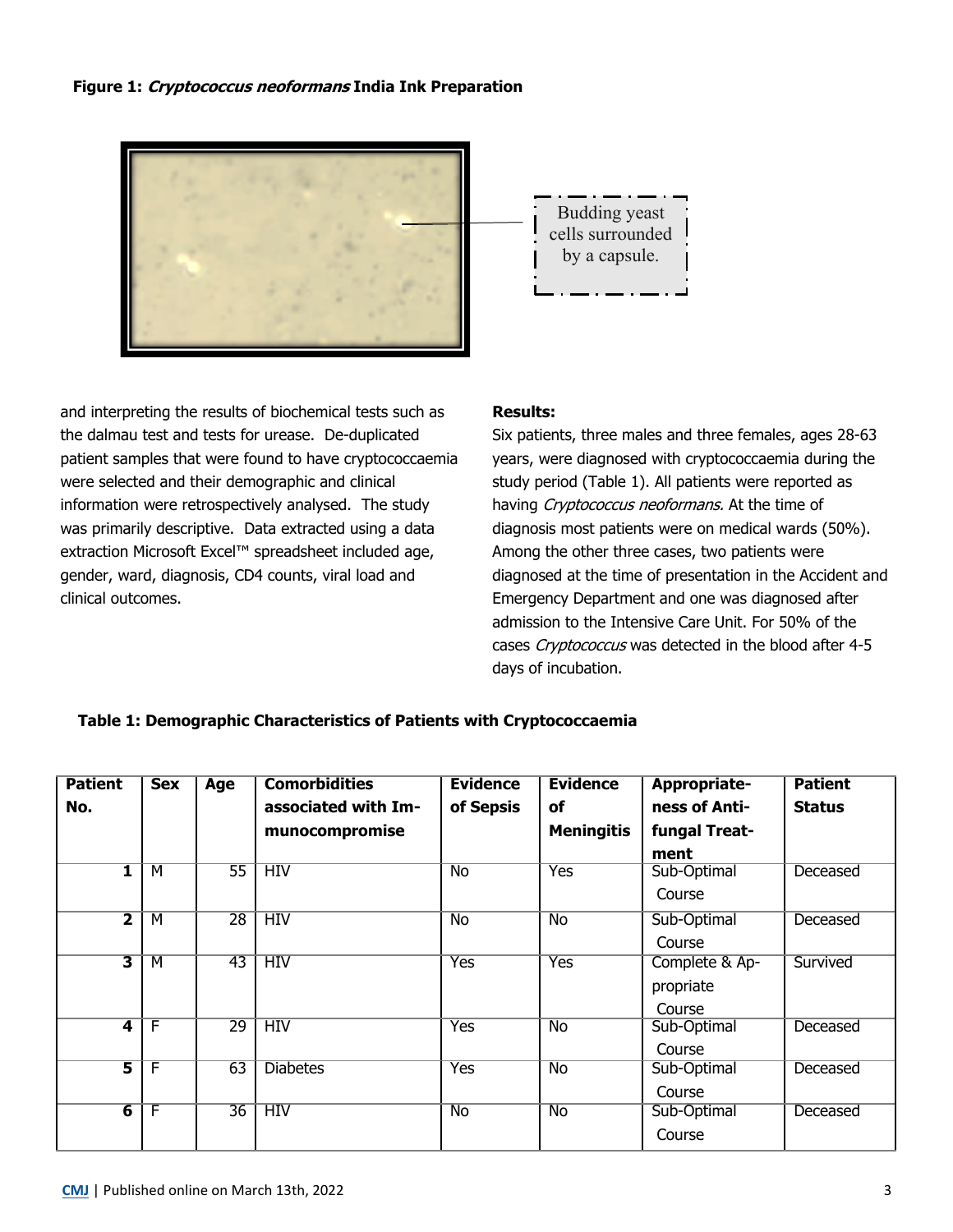

**Table 2: CD4 Counts and Viral Loads of HIV-Positive Patients with Cryptococcaemia**

| <b>Patient No.</b> | *CD4 Count | <b>THViral Load</b> |
|--------------------|------------|---------------------|
|                    |            | (copies/ml)         |
|                    | 63         | 28                  |
|                    | 10         | $\ast$              |
|                    |            | 2, 516,069          |
|                    | $**$       | $**$                |
|                    | N/A        | N/A                 |
|                    | 99         | 671,445             |

<sup>+</sup>CD4 counts (via Flow Cytometry) at the time of culture; ++viral loads (via qPCR) within 35 days of sample collection; \* not available at the time of culture; \*\*missing data; N/A- not applicable

One patient had diabetes mellitus while the remaining five were infected with HIV (Table 1). Greater than 70% of these HIV positive patients were non-compliant with anti-retroviral medication (Figure 2) and at least 40% had an associated viral load of >10,000 RNA copies/ml with low CD4 counts (Table 2).

Fifty percent (50%) of these patients were diagnosed with sepsis with two having had meningitis. At least two patients (33.3%) had a lower respiratory tract infection, but none were formally diagnosed with pulmonary cryptococcosis. Of note, only two of these HIV seropositive patients were diagnosed with suspected disseminated cryptococcal disease/ cryptococcaemia.

No information was available on potential environmental sources (e.g. pigeon droppings). All were treated with antifungals however one had completed the full course of therapy and was the only patient to survive. This patient was treated for underlying cryptococcal meningitis with amphotericin B and fluconazole.

## **Discussion**:

The average age range for cryptococcal infections is 30 to 40 years old.<sup>10</sup> (10). There was a greater incidence in males than females.  $11-12(11-12)$ . We did not have a similar observation in our study, as the age range for the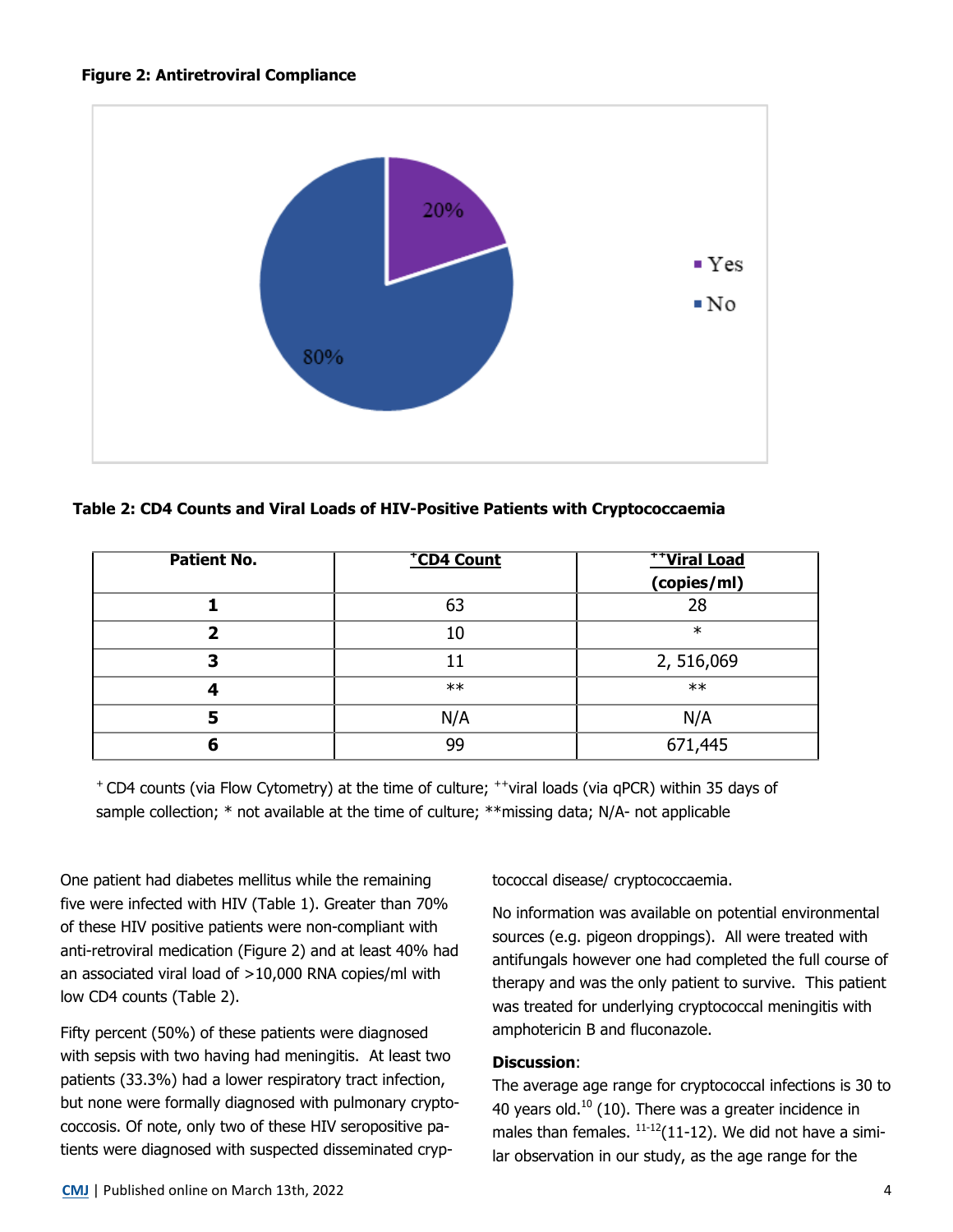study cohort in Jamaica was 28-63 years with an equivocal 50% affected males and 50% affected females. The incidence of cryptococcal cases have tended to be higher in the HIV positive or stable transplant group.<sup>13</sup> (13). In the U.S., while the frequency of cryptococcosis did not change in the last two decades, there is a decreasing trend of cryptococcal infections in HIV seropositive persons which can be attributed to the introduction of HAART. The consistency in frequency is owed to the increase in the HIV-negative/non-transplant patient cases. In other words, there are fewer stable transplant or HIV positive cryptococcal cases and more cases with neither.  $13(13)$ . Our observations suggest that cryptococcaemia still has prevalence in our HIV positive populations (83%) which may be a result of poor HAART compliance as previously reported. Non-compliance may stem from issues we face in Jamaica such as stigmatization/discrimination, poor health literacy, poor retention in care, and late or no access to treatment. As this was a retrospective study with only one case surviving treatment, it would be difficult to gather more information on the effect of the above listed factors. In the HIV negative population (16%), we observe a case of a patient with diabetes mellitus with no record of immunosuppressive therapies, underlying malignancy, or commonly associated comorbidities such as rheumatologic diseases. Patients with type two diabetes or obesity suffer alterations in their immune system that lead to dysregulation of innate and adaptive immunity.  $14(14)$ . The proliferation of T cells and macrophages is altered and the function of B and NK cells is impaired. These abnormalities in immunity may play a role in this patient's presentation. Interestingly, T cell defects (T cell defect, leukopenia) have been strongly associated and correlated with cryptococcal meningitis, which was suspected in this patient.<sup>15</sup> (15). As the number of chronic illnesses such as rheumatoid arthritis, continues to rise, and as we continue to rely more heavily on immunosuppressants for their treatment, this group will likely increase since there are no prophylactic guidelines. Treatment consists of induction therapy with 2 weeks of

intravenous amphotericin B (AmB) and flucytosine, followed by fluconazole for consolidation (8 weeks) and maintenance therapy ( $\geq 1$  year)  $16-17$  (16-17). Flucytosine is often unavailable in disease burdened areas, and issues with cost and the side effect profile of the drug have limited its use in resource-limited settings, as such it is not

commonly used in our setting. Fluconazole however is readily available and associated with much fewer adverse events. It penetrates the CSF well and this along with the fact that it is affordable make it a suitable alternative to flucytosine for use in combination with amphotericin B and this combination has been put forward in reputable guidelines.<sup>18</sup> (18). In our cohort evidence of induction therapy was noted as previously stated (16%). Locally, patients may alternatively be given Fluconazole 1200 mg monotherapy, as Amphotericin B may also be unavailable, but this has been shown to be ineffective.<sup>18</sup> (18). This is further supported by the data in our study where fifty percent of patients treated with monotherapy yielded poor outcomes.

Primary prophylaxis is not widely recommended in preventing cryptococcal infections. Factors such as the uncommon nature of cryptococcal disease incidences, limited effect of prophylaxis on overall mortality, possibility of antimicrobial resistance, likelihood of noncompliance are often cited in favour of this recommendation.  $^{18}$  (18). However, in patients who are HIV positive with CD4 counts below counts <50 cells/µL, it has been demonstrated that itraconazole and fluconazole when used is able to decrease the occurrence of cryptococcosis and itraconazole have been shown to reduce frequency of primary cryptococcal disease in places such as sub-Saharan Africa<sup>19-20</sup> (19-20).

Limited availability of HAART, prevalent HIV-drug resistance, and high incidences and burden of cryptococcal disease, favors the recommendation of cryptococcal prophylaxis. Prophylaxis in conjunction with serum cryptococcal antigen screening in patients with CD4 count <100 prior to initiation of ART has proven to be beneficial as it is highly effective for identifying those at risk of cryptococcal meningitis and death and thus allows for targeted preventative treatment  $.^{21}$  (21).

The Caribbean is second only to sub Saharansub–Saharan Africa in HIV disease burden and prevalence. In Jamaica alone, HIV is the  $4<sup>th</sup>$  leading cause of death amongst individuals aged 15-49 years old. Despite this, our prophylactic guidelines mirror that of the USA, therefore none of our patients receive cryptococcal antigen (CrAg) screening or prophylaxis prior to initiation of ART. Of note, antifungal prophylaxis is recommended even in the absence of CrAg screening provided CD4 counts are appropriately low. <sup>22</sup> (22). Though Jamaica is not burdened per se with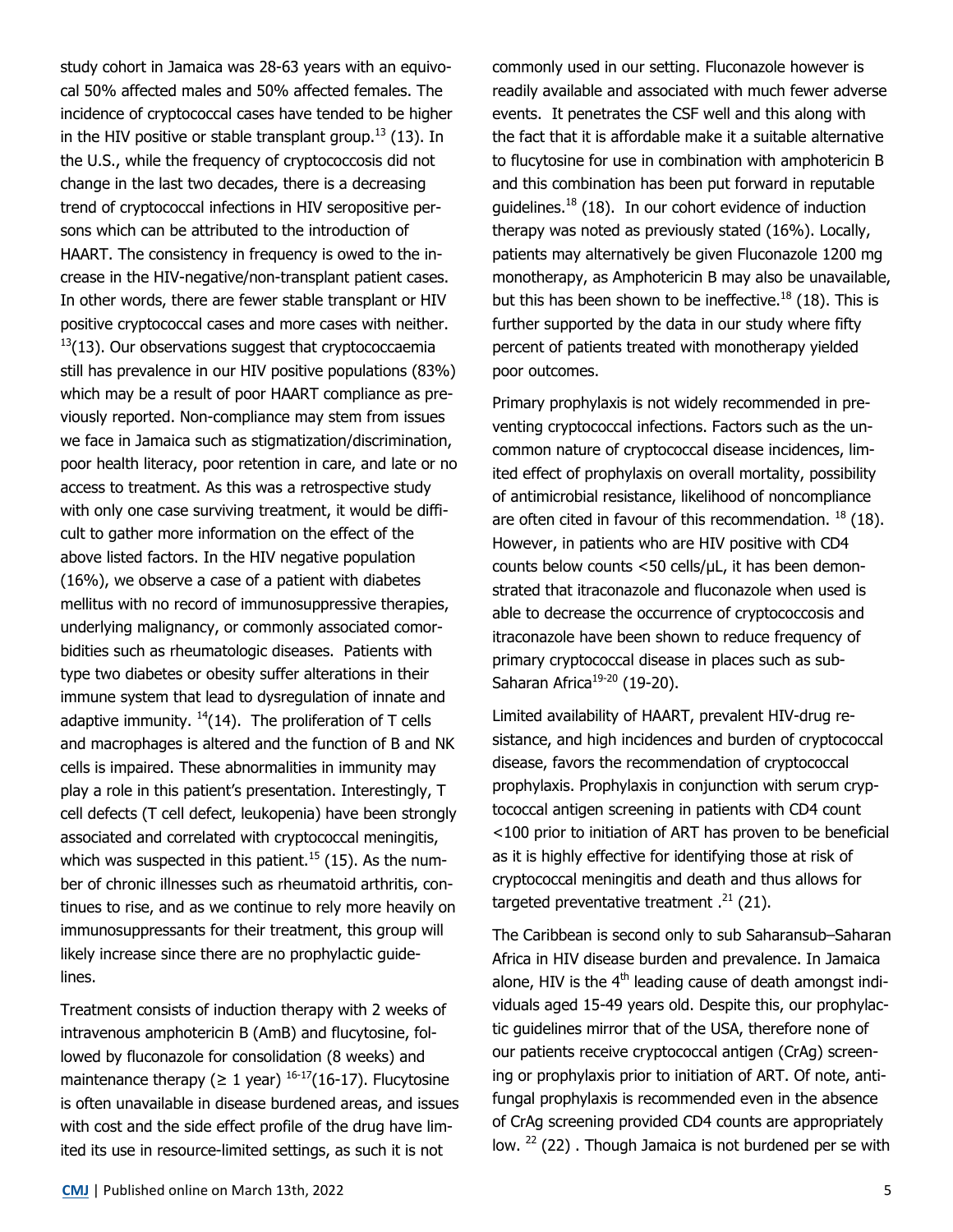cryptococcaemia cases, it is not an uncommon occurrence either. Additionally, the UHWI, Mona is the only fungi laboratory of its kind in the island which suggests that a greater number of cryptococcaemia cases or cryptococcal-related deaths in both HIV seropositive and seronegative cases may largely be unaccounted for. This is a possible limitation of this study. The small sample size of positive patients for whom some clinical data could not be accessed further limits the available information that can be analyzed and perhaps a 10 year10-year review is likely to provide more information and can be contemplated for future studies. Regardless, given the high mortality rate of cryptococcaemia patients, the pervasiveness of HIV and its role as a major risk factor for cryptococcaemia it would perhaps serve us well to consider adopting similar prophylactic protocols against cryptococcus. This would have to be optimized by addressing noncompliance and health literacy issues within the population. Regions that do not fall under this category may use fluconazole as secondary prophylaxis in patients with a history of cryptococcal meningitis (when CD4 count is <100/  $\mu$ I).<sup>17</sup> (17).

### **Conclusions:**

HIV remains a major risk factor for cryptococcaemia. These research findings suggest that there may be a need to have a high index of suspicion for cryptococcosis in these patients as >50% did not show signs of typical underlying cryptococcal infections, particularly meningitis. The mortality rate was high in these patients, which would suggest that,that further studies may be needed in order to determine whether the presence of cryptococcaemia is a possible predictor for a poor outcome.

**Acknowledgements:** We would like to acknowledge Steven Stone for assistance with formatting and Jenene Cameron for assistance with data collection.

**Conflicts of Interest:** There are no competing interests to disclose. No significant funding was received for this research.

**Ethical Considerations:** Ethical approval was obtained from the UWI Mona Campus Research Ethics Committee.

**Author Contributions:** Camille-Ann Thoms-Rodriguez – conceptualized the study, was involved in data analysis, drafting and finalizing the manuscript.

Kristen Facey Holligan – involved in data collection, data analysis and drafting of the manuscript

Jessica Edwards – involved in data collection, analysis and drafting of the manuscript.

Nicoy Downie – involved in data analysis/interpretation as well as drafting the manuscript

Alison Nicholson – revised the manuscript critically for intellectual content

Racquel Wright – involved in data collection and analysis

Orville Heslop – revised the manuscript critically for intellectual content

Glendee Reynolds-Campbell –assisted with data collection and revised the manuscript critically for intellectual content as Head of Mycology department at UHWI

All authors approved the final version of the manuscript and agree to be accountable for the work.

#### **References**

- 1. Franzot SP, Salkin IF, Casadevall A. Cryptococcus neoformans var. grubii: separate varietal status for Cryptococcus neoformans serotype A isolates. J Clin Microbiol. 1999 37(3):838-40. doi: 10.1128/ JCM.37.3.838-840.1999. PMID: 9986871; PMCID: PMC84578
- 2. Baddley JW, Schain DC, Gupte AA, Lodhi SA, Kayler LK, Frade JP, Lockhart SR, Chiller T, Bynon JS Jr, Bower WA. Transmission of Cryptococcus neoformans by Organ Transplantation. Clin Infect Dis. 2011 Feb 15;52(4):e94-8. doi: 10.1093/cid/ciq216. Epub 2011 Jan 10. PMID: 21220771.
- 3. Bicanic T and Harrison T. Cryptococcal Meningitis. Brit Med Bull. 2004; 72 (1):99-118, https:// doi.org/10.1093/bmb/ldh043
- 4. Pappas PG, Perfect JR, Cloud GA, Larsen RA, Pankey GA, Lancaster DJ, Henderson H, Kauffman CA, Haas DW, Saccente M, Hamill RJ, Holloway MS, Warren RM, Dismukes WE. Cryptococcosis in human immunodeficiency virus-negative patients in the era of effective azole therapy. Clin Infect Dis. 2001 Sep 1;33 (5):690-9. doi: 10.1086/322597. Epub 2001 Jul 26. PMID: 11477526.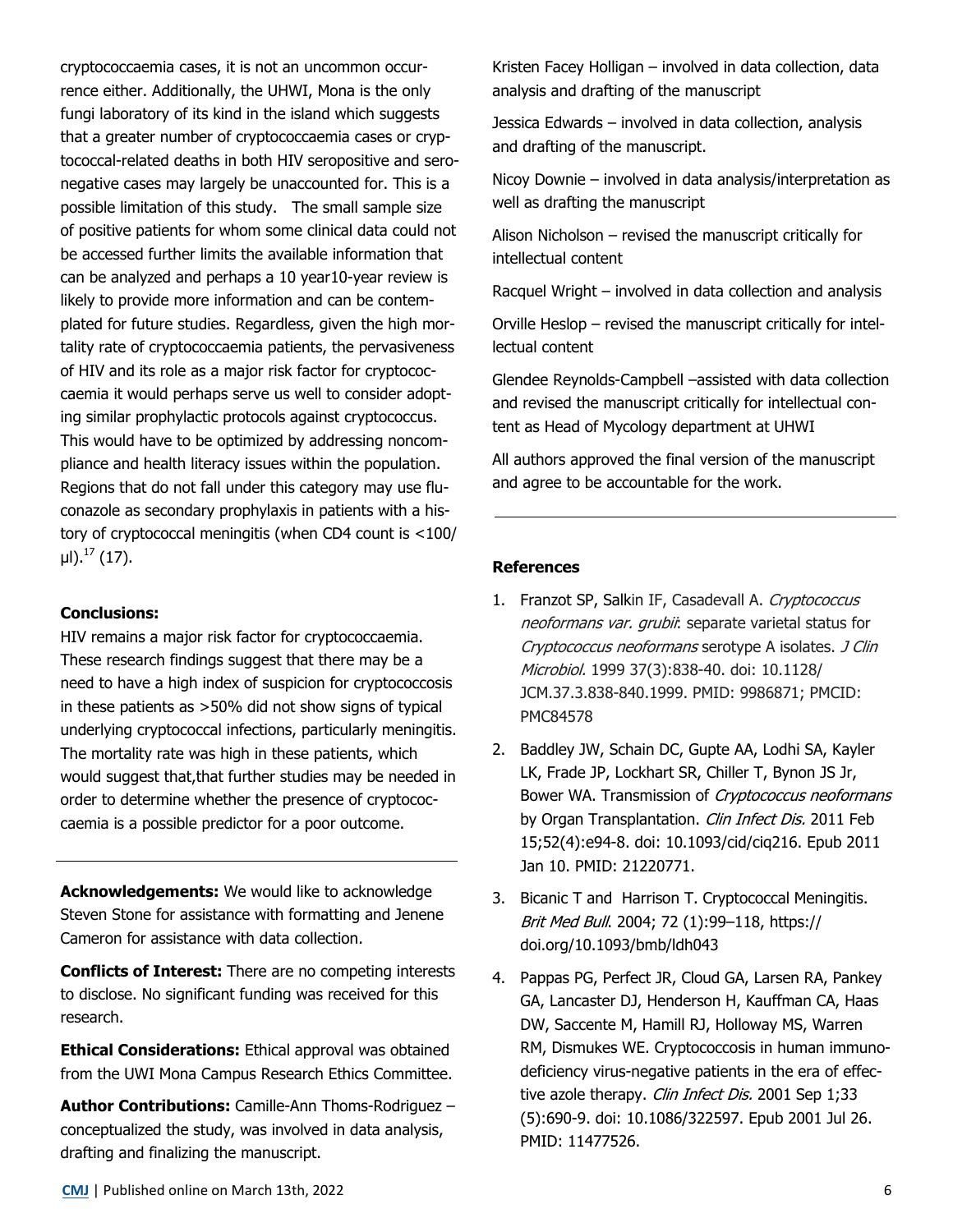- 5. Casadevall A and Perfect J. Cryptococcus neoformans. ASM Press. 1998; 37 (5):371
- 6. Kwon-Chung KJ, Rhodes JC. Encapsulation and melanin formation as indicators of virulence in Cryptococcus neoformans. Infect Immun. 1986;51(1):218-23. doi: 10.1128/IAI.51.1.218-223.1986. PMID: 3079732; PMCID: PMC261090..
- 7. Brueske CH. Proteolytic activity of a clinical isolate of Cryptococcus neoformans. J Clin Microbiol. 1986 Mar;23(3):631-3. doi: 10.1128/JCM.23.3.631- 633.1986. PMID: 3514663; PMCID: PMC268711.
- 8. Granger D, Perfect J and Durak D. Virulence of Cryptococcus neoformans. Regulation of capsule synthesis by carbon dioxide. *J Clin Invest.* 1985;[76\(2\):](http://www.jci.org/76/2)508-516. https://doi.org/10.1172/JCI112000.
- 9. Subramanian S and Mathai D. Clinical Manifestations and Management of Cryptococcal Infection. J Postgrad Med 2005; 51(50:21-26
- 10. Speed B, Dunt D. Clinical and host differences between infections with the two varieties of Cryptococcus neoformans. Clin Infect Dis. 1995 Jul;21(1):28- 34; discussion 35-6. doi: 10.1093/clinids/21.1.28. PMID: 7578756.
- 11. Mitchell DH, Sorrell TC, Allworth AM, Heath CH, McGregor AR, Papanaoum K, Richards MJ, Gottlieb T. Cryptococcal disease of the CNS in immunocompetent hosts: influence of cryptococcal variety on clinical manifestations and outcome. Clin Infect Dis. 1995 Mar;20(3):611-6. doi: 10.1093/clinids/20.3.611. PMID: 7756484.
- 12. Shih CC, Chen YC, Chang SC, Luh KT, Hsieh WC. Cryptococcal meningitis in non‐HIV‐infected patients, *QJM: Int. J. Med.* 2000; 93(4):245-251, https://doi.org/10.1093/qjmed/93.4.245.
- 13. Bratton EW, El Husseini N, Chastain CA, Lee MS, Poole C, et al. . Comparison and Temporal Trends of Three Groups with Cryptococcosis: HIV-Infected, Solid Organ Transplant, and HIV-Negative/Non-Transplant. PLoS One. 2012; 7(8).
- 14. Zhou TH, Hu Z, Yang S, Sun L, Yu Z, and Wang G. Role of Adaptive and Innate Immunity in Type 2 Diabetes Mellitus. J. Diabetes Res. 2018.
- 15. Zonios DI, Falloon J, Huang CY, Chaitt D, Bennett JE.

Cryptococcosis and idiopathic CD4 lymphocytopenia. Medicine (Baltimore). 2007; 86(2):78-92. doi: 10.1097/md.0b013e31803b52f5. PMID: 17435588..

- 16. Jackson A, Van Der Horst C. New Insights in the Prevention, Diagnosis, and Treatment of Cryptococcal Meningitis. Curr HIV/AIDS Rep. 2012 Sep;9(3):267-77. doi: 10.1007/s11904-012-0127-7. PMID: 22763808.
- 17. Kaplan JE, Benson C, et al. Guidelines for Prevention and Treatment of Opportunistic Infections in HIVinfected Adults and Adolescents: Recommendations from CDC, the National Institutes of Health, and the HIV Medicine Association of the Infectious Diseases Society of America. CDC, Atlanta, Georgia, 2009.
- 18. Perfect JR, Dismukes WE., et al. Clinical Practice Guidelines for the Management of Cryptococcal Disease: 2010 Update by the Infectious Diseases Society of America. Clin Infect Dis. 2010; 50(3):291-322.
- 19. Powderly WG, Finkelstein D, Feinberg J, Frame P, He W, van der Horst C, Koletar SL, Eyster ME, Carey J, Waskin H, et al. A randomized trial comparing fluconazole with clotrimazole troches for the prevention of fungal infections in patients with advanced human immunodeficiency virus infection. NIAID AIDS Clinical Trials Group. N Engl J Med. 1995; 16;332(11):700-5. doi: 10.1056/NEJM199503163321102. PMID: 7854376.
- 20. McKinsey DS, Joseph WL., et al. Itraconazole Prophylaxis for Fungal Infections in Patients with Advanced Human Immunodeficiency Virus Infection: Randomized, Placebo-Controlled, Double-Blind Study. Clin Infect Dis. 1999; 28(5):1049-1056.
- 21. Jarvis JN, Lawn SD, Vogt M, Bangani N, Wood R, Harrison TS. Screening for cryptococcal antigenemia in patients accessing an antiretroviral treatment program in South Africa. Clin Infect Dis. 2009; 1;48 (7):856-62. doi: 10.1086/597262. PMID: 19222372; PMCID: PMC2875173.Jarvis JN, Lawn SD, Vogt M, et al. Screening for Cryptococcal Antigenemia in Patients Accessing an Antiretroviral Treatment Program in South Africa. Clin Infect Dis. 2009 Apr 1;48(7):856-62. doi: 10.1086/597262. PMID: 19222372; PMCID: PMC2875173.
- 22. Awotiwon AA, Johnson S, Rutherford GW, Meintjes G, Eshun-Wilson I. Primary antifungal prophylaxis for